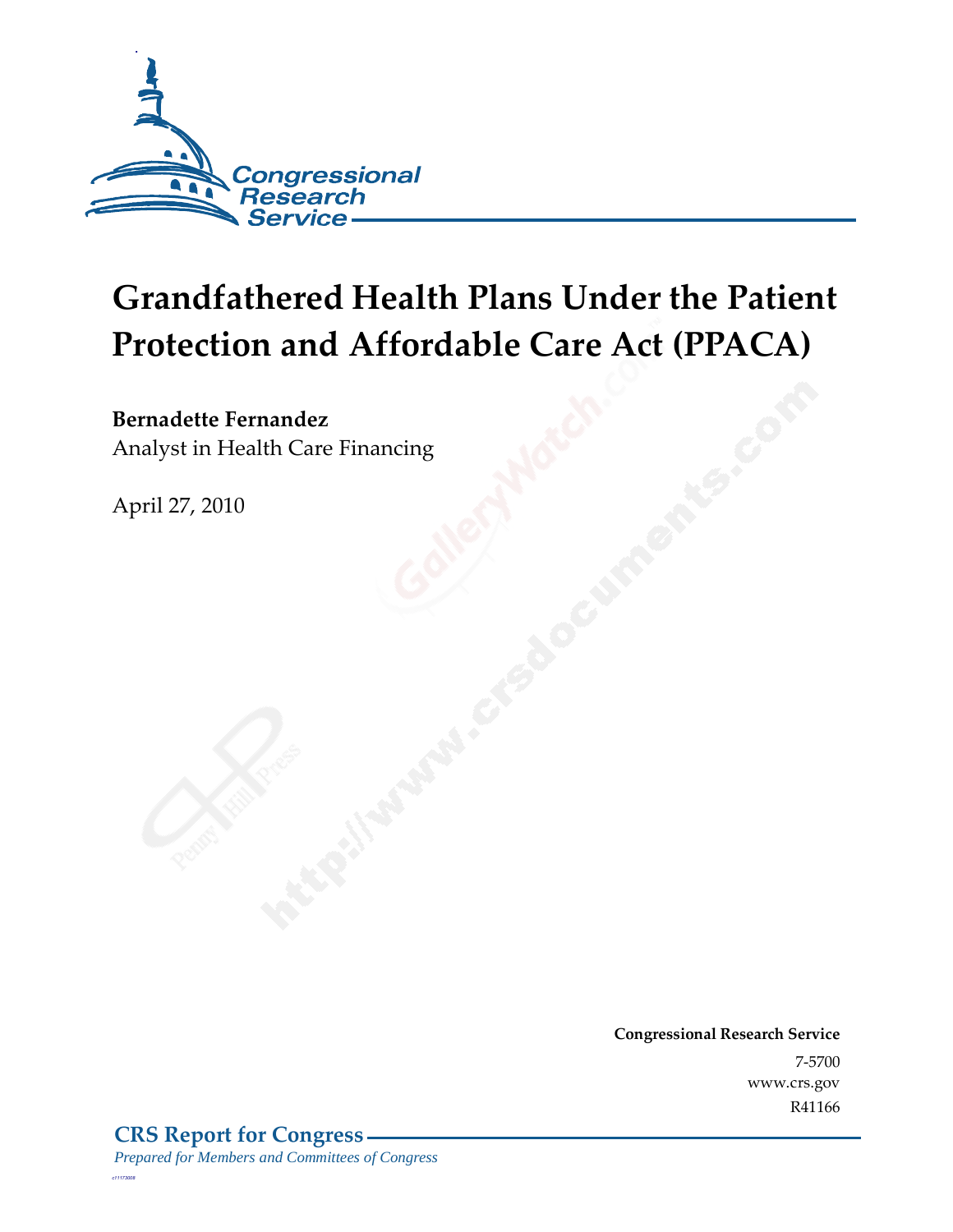he Patient Protection and Affordable Care Act (P.L. 111-148, PPACA, as amended by the Health Care and Education Act, P.L. 111-152) includes provisions for the grandfathering of existing health insurance plans. Given that most Americans had private health insurance The Patient Protection and Affordable Care Act (P.L. 111-148, PPACA, as amended by the Health Care and Education Act, P.L. 111-152) includes provisions for the grandfathering of existing health insurance plans. Given that by the grandfathering provisions.

This report addresses key questions concerning grandfathered plans (e.g., who is covered under such a plan) and insurance reforms affecting such plans, including reporting and consumer information requirements, benefits package, and access to coverage. It also discusses issues regarding the possible discontinuation of grandfathered plans and interaction with the individual mandate.

#### **What Is a Grandfathered Health Plan?**

A grandfathered health plan is an existing group health plan or health insurance coverage  $(including coverage from the individual health insurance market)<sup>1</sup> in which a person was enrolled$ on the date of enactment. Therefore, as long as a person was enrolled in a health insurance plan on March 23, 2010, that plan has been grandfathered.

### **Who Is Allowed Coverage Under a Grandfathered Health Plan?**

Current enrollees in grandfathered health plans are allowed to re-enroll in that plan, even if renewal occurs after date of enactment. Family members are allowed to enroll in the grandfathered plan, if such enrollment is permitted under the terms of the plan in effect on the date of enactment. For grandfathered group plans, new employees (and their families) may enroll in such plans.

### **What Insurance Reforms Are Imposed on Grandfathered Health Plans?**

Grandfathered health plans are exempt from the vast majority of new insurance reforms under PPACA. However, grandfathered plans are subject to a handful of requirements with different effective dates.<sup>2</sup>

<u>.</u>

.

<sup>&</sup>lt;sup>1</sup> The definitions for "group health plan" and "health insurance coverage" refer to prior definitions in the Public Health Service Act (PHSA). Under PHSA, "group health plans" include self-insured plans. For additional information about self-insured plans, see CRS Report R41069, *Self-Insured Health Insurance Coverage*, by Bernadette Fernandez.

 $2^2$  States have had the primary responsibility for regulating the insurance industry. To the extent that states enacted health insurance standards and requirements prior to PPACA, or enact such standards and requirements after PPACA, such state laws would *not* be preempted by the federal health reform law as long as the state laws do not prevent the application of PPACA.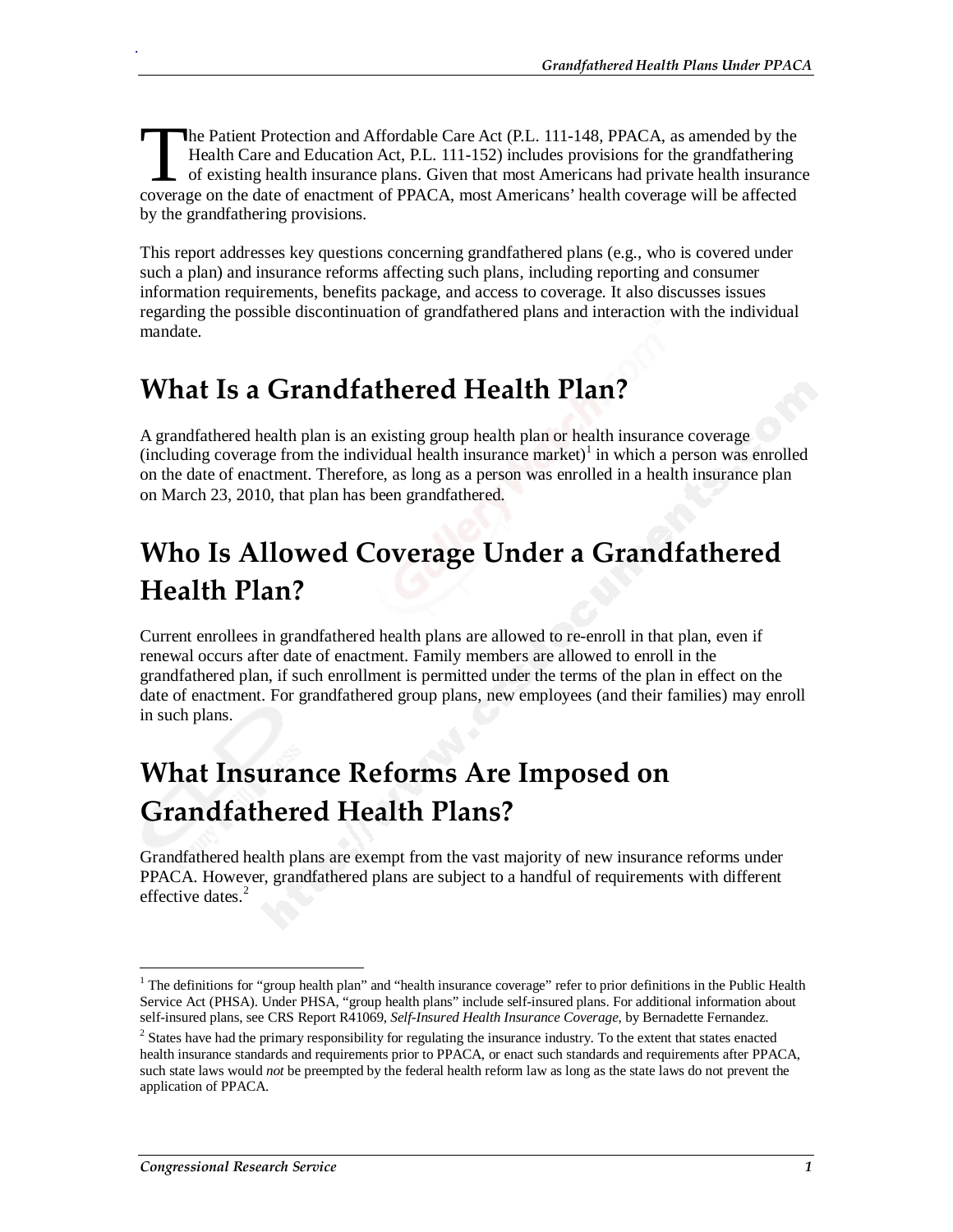*Grandfathered health plans* must comply, *for plan years beginning on or after date of enactment*  (March 23, 2010), with the following reforms:

- Development of uniform explanation of coverage documents.<sup>3</sup>
- Reporting of medical loss ratio<sup>4</sup> and other financial information to the Secretary of Health and Human Services (the Secretary),<sup>5</sup> and offering of premium rebates to enrollees if the plan did not meet specified medical loss ratios (rebate offers begin no later than January 1, 2011).<sup>6</sup>

The insurance reforms to which *grandfathered health plans* must comply *for plan years beginning six months on or after date of enactment* (September 23, 2010) are the following:<sup>7</sup>

- Prohibition on lifetime limits<sup>8</sup> on essential health benefits.<sup>9</sup>
- Prohibition on health plan rescissions.<sup>10</sup>

.

• Requirement to extend dependent coverage to children until the individual is 26 years old.11 Prior to 2014, a child may enroll for dependent coverage on a grandfathered group plan only if such individual is not eligible for employmentbased health benefits.

*Grandfathered health plans* must comply, *for plan years beginning on or after January 1, 2014*, with the prohibition on waiting periods<sup>12</sup> greater than 90 days.

Grandfathered plans providing *group* coverage will be required to comply with the following reforms: $^{13}$ 

<sup>&</sup>lt;sup>3</sup> No later than 12 months from the date of enactment, the Secretary will develop standards, in consultation with the National Association of Insurance Commissioners (NAIC), to implement this reform.

<sup>&</sup>lt;sup>4</sup> Medical loss ratio (MLR) typically is considered a measurement of premium value, determined by calculating the percentage of premiums spent on medical claims. Compared with a "low" medical loss ratio, a "high" MLR indicates a greater share of premiums spent on medical care than on administrative expenses or profit.

 $<sup>5</sup>$  No later than December 31, 2010, the NAIC, subject to certification by the Secretary, will establish uniform</sup> definitions applicable to this reporting requirement.

<sup>&</sup>lt;sup>6</sup> The Secretary will promulgate regulations to enforce these provisions and may provide for penalties.

<sup>&</sup>lt;sup>7</sup> PPACA specifically mentioned promulgation of regulations for the dependent coverage provision, but was silent on this issue for the other two provisions. With respect to the requirement to extend dependent coverage, the Secretary will promulgate regulations to define dependents to which coverage will be made available.

 $8$  Limits on benefits refers to a cap on the dollar value of benefits that the issuer of the plan will pay out for each enrollee in that plan. Such benefit limits may be imposed on an annual basis or over the lifetime of the enrollee.

<sup>&</sup>lt;sup>9</sup> For application to grandfathered plans, section 2301of the Health Care and Education Act ("Reconciliation") only specifies the prohibition against lifetime benefit limits included in Section 2711 of PPACA, even though Section 2711 also addresses annual benefit limits.

 $10$  Rescission refers to the termination of a health insurance policy on the part of the insurance carrier that issued the policy. Rescission not only leaves the former enrollee without health coverage, but it also treats that person as if he or she were never enrolled in the rescinded plan. Consequently, the former enrollee would be responsible for all health expenses incurred when he or she was previously covered.

<sup>&</sup>lt;sup>11</sup> For additional information, see CRS Report R41220, *Preexisting Exclusion Provisions for Children and Dependent Coverage under the Patient Protection and Affordable Care Act (PPACA)*, by Hinda Chaikind and Bernadette

<sup>&</sup>lt;sup>12</sup> A waiting period refers to the time period that must pass before an individual is eligible to enroll in health benefits.

<sup>&</sup>lt;sup>13</sup> PPACA did not specifically mention the promulgation of regulations for these provisions.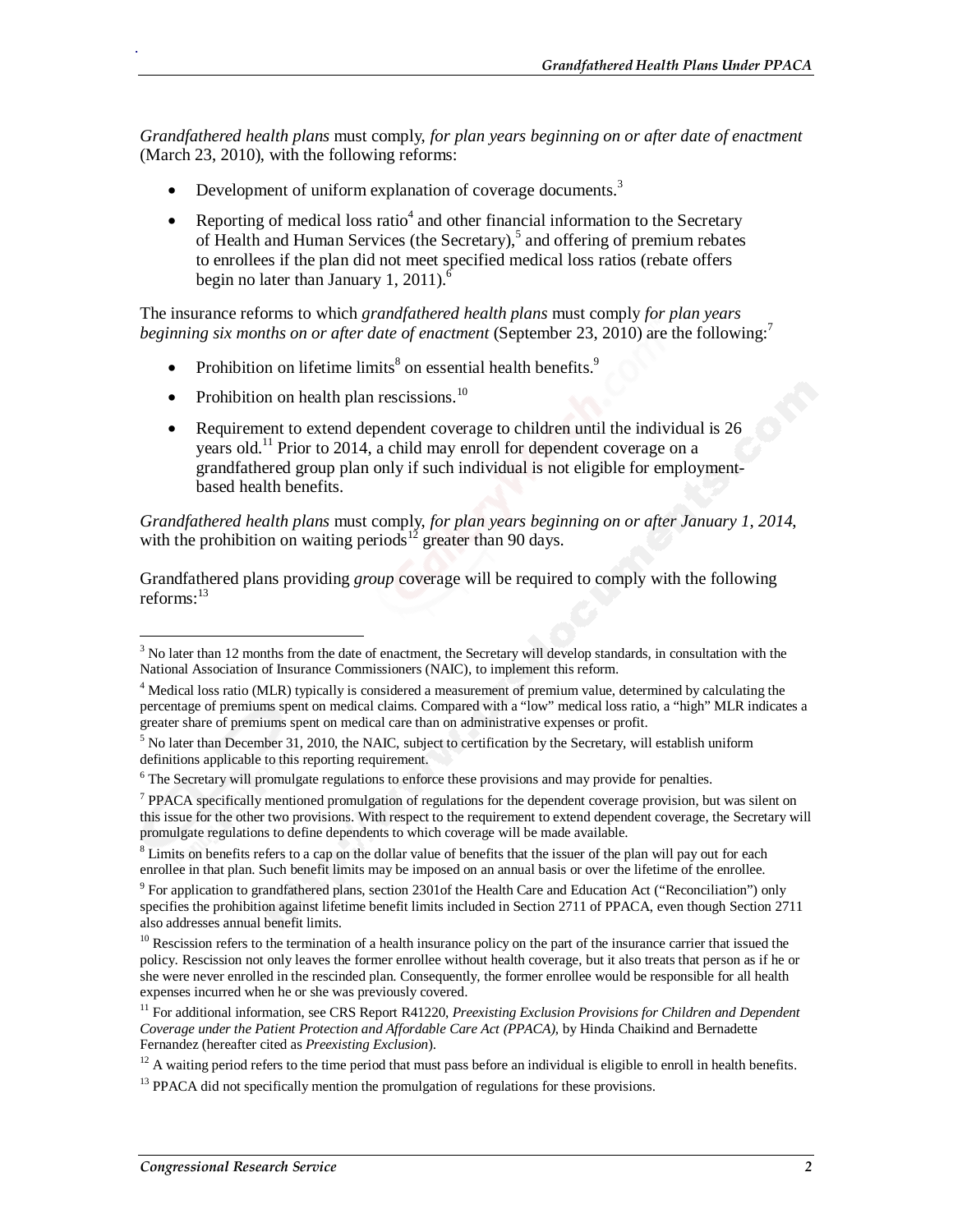- Prohibition on restricted annual limits on essential health benefits provided by group health plans, for plan years beginning six months on or after date of enactment.<sup>14</sup>
- Prohibition on coverage exclusions for pre-existing health conditions.<sup>15</sup> For most enrollees, this provision will become effective for plan years beginning on or after January 1, 2014. However, for children under age 19, this provision will become effective for plan years beginning six months on or after date of enactment.

## **If Changes Are Made to a Grandfathered Health Plan, Is It Still Grandfathered or Is It a New Plan?**

PPACA is silent on the question about whether changes to a plan or coverage would make it a new plan. It is not clear whether changes to covered benefits, cost-sharing requirements, actuarial value, or other plan features would be allowed under a grandfathered plan. Also, PPACA does not address instances when there are changes to the insurance carrier offering the plan (e.g., new corporate owner); it is not clear whether organizational changes would make grandfathered plans into new plans.

Nonetheless, the law gives the Secretary wide latitude with respect to implementation of many insurance reforms and other provisions. In multiple instances, the law specifies that the Secretary will promulgate regulations to implement various provisions affecting private health coverage. In addition, the inclusion of the insurance reforms under Title XXVII of PHSA indicates the intent for the Secretary to exercise broad rulemaking and enforcement authority, which preceded enactment of PPACA. For instance, regulations implementing federal health insurance requirements enacted prior to PPACA may provide insight into this issue.

Regulations implementing the Health Insurance Portability and Accountability Act (HIPAA, P.L. 104-191) included rules regarding the renewability and termination of coverage in the group market. To the extent that these regulations address how a health insurance product may continue or discontinue in the private market, such regulations may also indicate when a grandfathered plan continues or discontinues. The HIPAA regulations specify that an issuer offering group coverage "is required to renew or continue in force the coverage at the option of the plan sponsor." In order to discontinue an insurance product, the issuer must provide "notice in writing to each plan sponsor provided that particular product in that market (and to all participants and beneficiaries covered under such coverage) of the discontinuation at least 90 days before the date the coverage will be discontinued." Moreover, the issuer must act "uniformly without regard to the claims experience of those sponsors or any health status-related factor relating to any participants or beneficiaries covered or new participants or beneficiaries who may become eligible for such coverage."<sup>16</sup> In other words, such requirements place the decision to continue a

.

<sup>-</sup><sup>14</sup> In 2014, this provision expands to a prohibition against any annual limit on essential health benefits. PPACA does not preclude a plan from imposing annual (or lifetime) limits on benefits that are not included in essential health benefits.

<sup>&</sup>lt;sup>15</sup> Preexisting health conditions refers to a medical condition that was present prior to the time the person with the condition applied for insurance. For additional information about this provision, see *Preexisting Exclusion.*

<sup>&</sup>lt;sup>16</sup> 45 CFR 146.152, available online at http://edocket.access.gpo.gov/cfr\_2009/octqtr/45cfr146.152.htm.